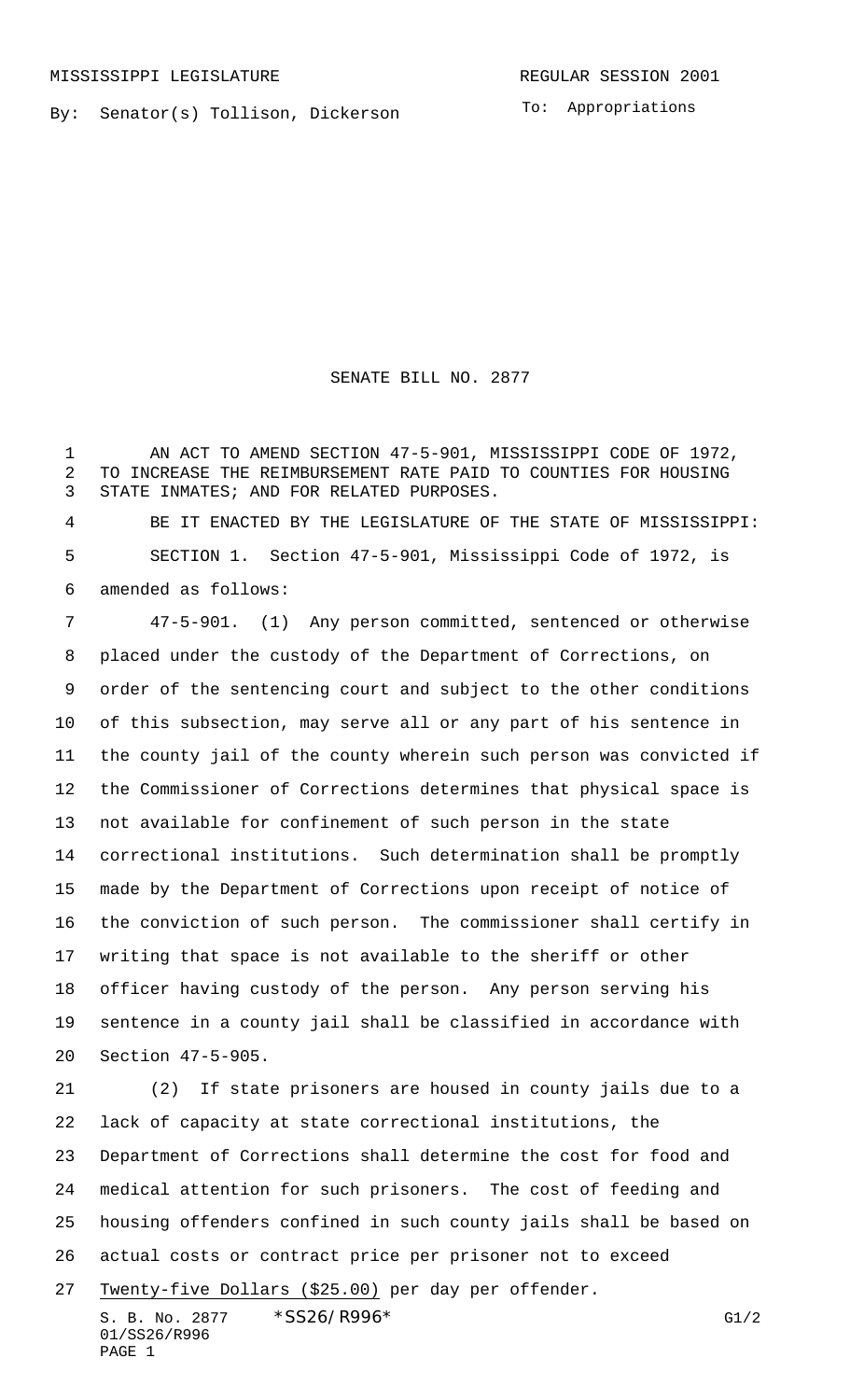(3) Upon vouchers submitted by the board of supervisors of any county housing persons due to lack of space at state institutions, the Department of Corrections shall pay to such county, out of any available funds, the actual cost of food, or contract price per prisoner, not to exceed Twenty-five Dollars (\$25.00) per day per offender as determined under subsection (2) of this section for each day an offender is so confined beginning the fifth day following the date the offender is committed and taken into custody by the sheriff and will terminate on the date on which the offender is released or otherwise removed from the custody of the county jail, and shall pay the actual cost for medical attention for prisoners unless the Commissioner of Corrections shall find that the costs of any medical services rendered are unreasonable. Such payment shall be placed in the county general fund and shall be expended only for food and medical attention for such persons.

 (4) A person, on order of the sentencing court, may serve not more than twenty-four (24) months of his sentence in a county jail if the person is classified in accordance with Section 47-5-905 and the county jail is an approved county jail for housing state inmates under federal court order. The sheriff of the county shall have the right to petition the Commissioner of Corrections to remove the inmate from the county jail. The county shall be reimbursed in accordance with subsection (2).

 (5) The Attorney General of the State of Mississippi shall defend the employees of the Department of Corrections and officials and employees of political subdivisions against any action brought by any person who was committed to a county jail under the provisions of this section.

S. B. No. 2877 \* SS26/R996\* 01/SS26/R996 PAGE 2 (6) This section does not create in the Department of Corrections, or its employees or agents, any new liability, express or implied, nor shall it create in the Department of Corrections any administrative authority or responsibility for the